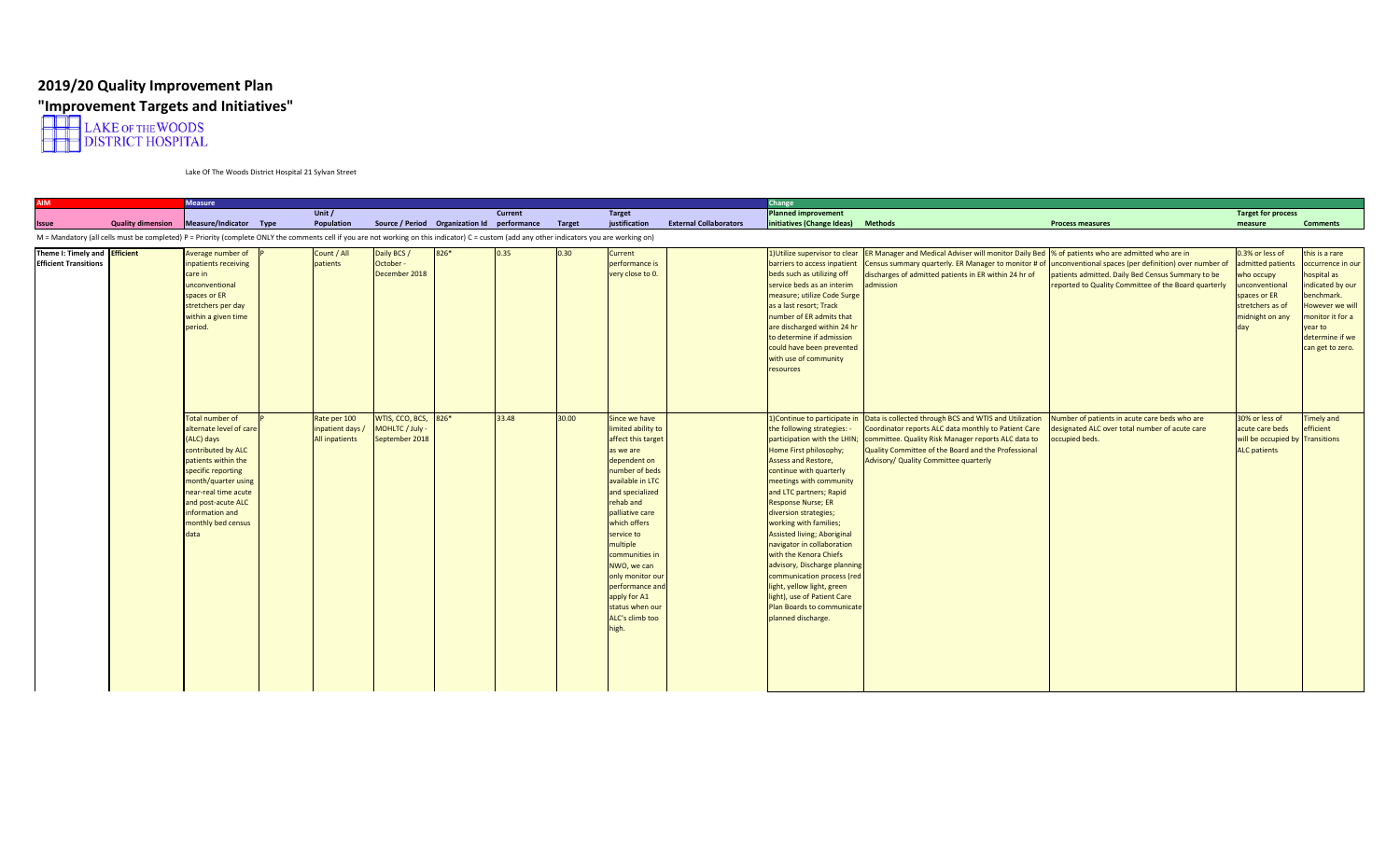|               |                                                                                                                                                                                                                                                                                  |          |                                |                                                                    |      |       |       |                                                                                                                         | LTC facility with open beds;<br>Advocating with the LHIN<br>for Pinecrest to open<br>permanent beds which are<br>funded by the MOH                                                                                                                                                                                                                                                                                      | 2) Continue to work with the This has been an ongoing issue in our community for<br>LHIN to improve access to a vears and a strategy if needed to address this gap in<br>access. Ongoing negotiations with the LHIN, the MOH<br>and our LTC and community partners is essential               | Number of acute care beds occupied by ALC patients<br>over the number of acute care beds                                                                                                                         | 30% or less acute<br>care beds will be<br>occupied by<br>patients who have<br>been designated<br>ALC.                                                                                                                            | This in a chronic<br>ngoing<br>challenge in the<br>Northwest and<br><b>othing</b><br>substantial has<br>been done to<br>address it. Our<br>aging population<br>suggests that this<br>problem will only<br>get worse if<br>reliable access to<br>LTC is not<br>addressed. |
|---------------|----------------------------------------------------------------------------------------------------------------------------------------------------------------------------------------------------------------------------------------------------------------------------------|----------|--------------------------------|--------------------------------------------------------------------|------|-------|-------|-------------------------------------------------------------------------------------------------------------------------|-------------------------------------------------------------------------------------------------------------------------------------------------------------------------------------------------------------------------------------------------------------------------------------------------------------------------------------------------------------------------------------------------------------------------|-----------------------------------------------------------------------------------------------------------------------------------------------------------------------------------------------------------------------------------------------------------------------------------------------|------------------------------------------------------------------------------------------------------------------------------------------------------------------------------------------------------------------|----------------------------------------------------------------------------------------------------------------------------------------------------------------------------------------------------------------------------------|--------------------------------------------------------------------------------------------------------------------------------------------------------------------------------------------------------------------------------------------------------------------------|
| <b>Timely</b> | Percentage of<br>patients discharged<br>from hospital for<br>which discharge<br>summaries are<br>delivered to primary<br>care provider within<br>48 hours of patient's<br>discharge from<br>hospital.                                                                            |          | % / Discharged<br>patients     | Hospital collected 826*<br>data / Most<br>recent 3 month<br>period |      | 26.36 | 35.00 | Because this is a<br>new indicator w<br>feel that this<br>benchmark is<br>reasonable whil<br>we refine our<br>processes | 1) Look at current process<br>for forwarding discharge<br>summaries to Primary Care<br>Provider to include<br>Discharge summaries being<br>prepared and signed in a<br>timely manner; signed<br>discharge summaries<br>distributed in a timely<br>manner; update chart<br>completion policy;<br>determine which Physicians<br>are not completing<br>Discharge summaries in a<br>timely manner and provide<br>education. | Completed Discharge Summaries will be sent to the<br>rimary Care Practitioner within 48 hours of Discharge.<br>This practice will be monitored by the Manager of<br>Health Records Present data to Medical staff and MAC<br>through the GP Extender group quarterly                           | We will measure the number of Discharge summaries<br>that are sent to the Primary Care practitioners over the<br>number of discharges. Results to be reported to the<br>Quality Committee of the Board Quarterly | 35% of Discharge<br>ummaries will be<br>sent to the Primary<br><b>Care Practitioner</b><br>within 48 hr.                                                                                                                         | This is a new<br>dicator                                                                                                                                                                                                                                                 |
|               | The time interval<br>between the<br><b>Disposition</b><br>Date/Time (as<br>determined by the A<br>main service<br>provider) and the<br><b>Date/Time Patient</b><br><b>Left Emergency</b><br><b>Department (ED)</b><br>for admission to ar<br>inpatient bed or<br>operating room. | <b>M</b> | <b>Hours / All</b><br>patients | <b>CIHI NACRS /</b><br>October 2018<br><b>December</b><br>2018     | 826* | 4.6   | 4.60  | We are well<br>below the<br>provincial<br>average (26.2<br>hours Dec<br>$2018 -$<br>cumulative<br>over 9 months         | 1) Continue to endeavor<br>to move patient's out of<br>the ER within 4 hours<br>once the decision to<br>admit has been made,<br>including use of off<br>service beds as a<br>temporary strategy,<br><i>improved</i><br>communication between<br>physicians and utilization<br>to expedite discharges<br>2) Multidisciplinary Rounds                                                                                     | Continue to monitor patient's who have not been Number of Patients who are in an inpatient bed<br>moved to an inpatient bed within 4.6 hours to<br>determine any mitigating factors<br>Utilization to meet with inpatient units daily to identify Continue to monitor patients who exceed the | within 4.6 hours of the decision to admit. This<br>data is reported at Utilization Committee and<br>sent monthly to ER manager                                                                                   | Percentage of ER Our time to<br>patients who<br>have and order<br>to admit will be<br>in an inpatient<br>bed within 4.6 hr maintain this<br>over total<br>number of<br>patients who<br>have an order to<br>admit from ER<br>4.6% | inpatient bed is<br>very low and<br>we will<br>endeavor to<br>benchmark.<br><b>The provincial</b><br>benchmark for<br>the first 3<br>quarters of<br>2018 was 26.2<br>hours                                                                                               |
|               |                                                                                                                                                                                                                                                                                  |          |                                |                                                                    |      |       |       |                                                                                                                         | daily, Monday to Friday to<br>identify discharges                                                                                                                                                                                                                                                                                                                                                                       | otential discharges                                                                                                                                                                                                                                                                           | benchmark of 4.6 hr to inpatient bed                                                                                                                                                                             |                                                                                                                                                                                                                                  |                                                                                                                                                                                                                                                                          |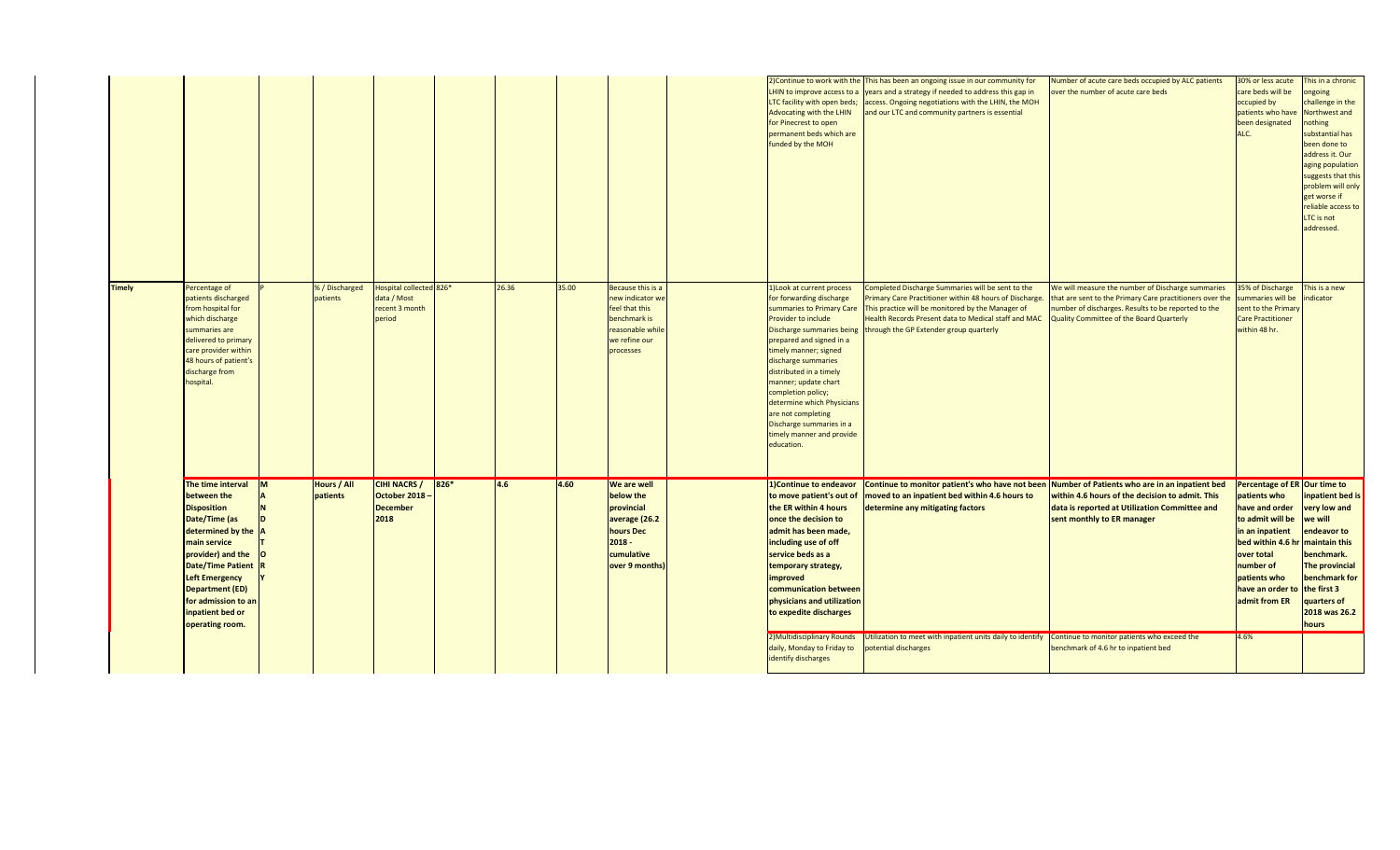|                                        |                        |                                                                                                                                                                                                                                                                              |                           |                                                                    |      |       |       |                                                                                                                                                                                                                                                                                                                                                                          | 3) Discharge time is posted<br>in patient rooms and in<br>patient handbook and an<br>agreement is in place with<br>Hostel on site to allow<br>patients to wait for<br>transportation once<br>discharged                                                                                                                                                                                                                                                                                                                                                                            | Patient's who are discharged will leave their beds by<br>000 hours                                                                                                                                                                                                                                          | Number of patients discharge beds that are available<br>for admissions by 1000 over the number of discharges                                                                                                                                                                                                                                                                                                           | 50% of beds will be As we have a<br>available to accept<br>new admissions by<br>1000                                                                                                                                                                                                                                                            | large patient<br>population who<br>live in remote<br>rural areas it is<br>sometimes<br>difficult to move<br>the patient from<br>the bed at 1000.                                                                                                                                                                         |
|----------------------------------------|------------------------|------------------------------------------------------------------------------------------------------------------------------------------------------------------------------------------------------------------------------------------------------------------------------|---------------------------|--------------------------------------------------------------------|------|-------|-------|--------------------------------------------------------------------------------------------------------------------------------------------------------------------------------------------------------------------------------------------------------------------------------------------------------------------------------------------------------------------------|------------------------------------------------------------------------------------------------------------------------------------------------------------------------------------------------------------------------------------------------------------------------------------------------------------------------------------------------------------------------------------------------------------------------------------------------------------------------------------------------------------------------------------------------------------------------------------|-------------------------------------------------------------------------------------------------------------------------------------------------------------------------------------------------------------------------------------------------------------------------------------------------------------|------------------------------------------------------------------------------------------------------------------------------------------------------------------------------------------------------------------------------------------------------------------------------------------------------------------------------------------------------------------------------------------------------------------------|-------------------------------------------------------------------------------------------------------------------------------------------------------------------------------------------------------------------------------------------------------------------------------------------------------------------------------------------------|--------------------------------------------------------------------------------------------------------------------------------------------------------------------------------------------------------------------------------------------------------------------------------------------------------------------------|
| Theme II: Service<br><b>Excellence</b> | <b>Patient-centred</b> | Percentage of<br>complaints<br>acknowledged to the<br>individual who made<br>complaint within<br>five business days                                                                                                                                                          | % / All patients          | Local data<br>collection / Most<br>recent 12 month<br>period       | 826* | 92    | 92.00 | Timely response<br>to complaints is<br>essential to good<br>patient care. We<br>currently<br>perform at a<br>very high level.<br>However, we<br>implemented a<br>new reporting<br>system (RL6) in<br>August of 2018<br>so our baseline<br>data is based or<br>only 6 months<br>data. Our<br>performance<br>over the next<br>year will be our<br>true test of<br>quality. | 1) Review current policy and<br>practice in formal<br>acknowledgement of<br>complainants within 5<br>business days. Educate<br>appropriate staff on<br>inclusion and exclusion<br>criteria Create an alert in<br>our RL6 reporting system to<br>remind the appropriate staf<br>person on the 4th day if an<br>acknowledgement has not<br>been documented. Update<br>the patient handbook to<br>include the patient's right to<br>receive acknowledgement<br>re their complaint within 5<br>business days<br>2) Educate appropriate staff<br>on inclusion and exclusion<br>criteria | Complaints and acknowledgement of same will be<br>nonitored by the Quality/Risk Manager and/or the RL6<br>administrator(s)<br>All managers will be educated in the process of<br>acknowledgement of complaints and the inclusion and<br>exclusion criteria and will be responsible to monitor               | Percentage of complaints that received<br>acknowledgement within 5 business days over total<br>number of complaints will be reported to the Quality<br>committee of the board quarterly Same will be reported will be<br>to the Patient/Family Advisory committee quarterly<br>Number of complaints received through RL6 that have<br>been acknowledged within 5 business days over the<br>total number of complaints. | 92% of complaints<br>eceived and<br>documented in RL<br>acknowledged<br>within 5 business<br>days<br>92% of complaints<br>eceived through<br>RL6 will be                                                                                                                                                                                        | Our baseline is<br>based on 6<br>months data<br>since<br>implementation<br>of RL6. A large<br>percentage of<br>complaints are<br>made in person<br>or by telephone<br>so are<br>acknowledged at<br>the time the<br>complaint is<br>received and the<br>interview is done<br>by the person<br>receiving the<br>complaint. |
|                                        |                        | Percentage of<br>respondents who<br>responded positively<br>to the following<br>question: Did you<br>receive enough<br>information from<br>hospital staff about<br>what to do if you<br>were worried about<br>your condition or<br>treatment after you<br>left the hospital? | % / Survey<br>respondents | CIHI CPES / Most 826*<br>recent<br>consecutive 12-<br>month period |      | 59.77 | 70.00 | We have begun<br>to now offer our<br>Patient<br>Experience<br>survey on line so<br>hope to get<br>better response<br>This is a stretch<br>goal                                                                                                                                                                                                                           | 1) Have recently launched<br>and electronic version of<br>our Patient Experience<br>Survey to enhance the<br>existing paper survey<br>format Supervisors continue<br>to do follow up phone calls<br>to patients who indicate<br>consent to receive such calls<br>Review and revise current<br>discharge instruction<br>document which is given to<br>the patient                                                                                                                                                                                                                   | complaints in their area through RL6 to ensure that the<br>complainant receives acknowledgement within 5<br>business days.<br>Monitor number of patients indicating on follow-up<br>do after discharge if you are concerned over all surveys surveys returned will be reported the the Quality<br>returned. | Percentage of patients indicating a positive response in 70% of patients<br>survey that they had enough information about what to the Patient Experience Survey over the total number of<br>Committee of the Board and the Patient /Family<br>Advisory committee biannually.                                                                                                                                           | acknowledged<br>within 5 business<br>days<br>completing and<br>returning a Patient<br><b>Experience survey</b><br>will answer yes to<br>the question, "Did<br>you receive<br>enough<br>information from<br>hospital staff about<br>what to do if you<br>are worried about<br>your condition or<br>treatment after<br>you left the<br>hospital". |                                                                                                                                                                                                                                                                                                                          |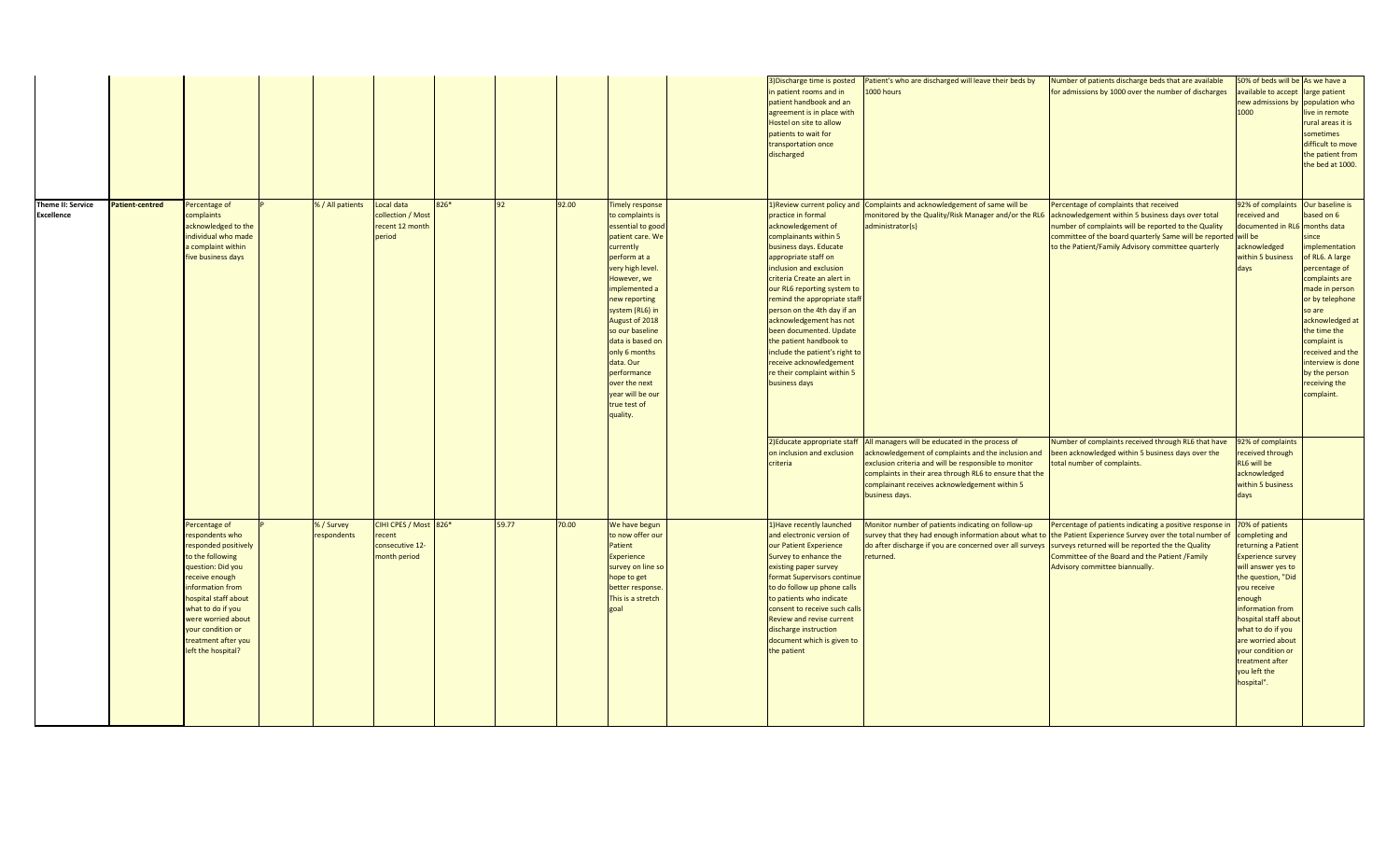| Theme III: Safe and<br><b>Effective Care</b> | <b>Effective</b> | Medication<br>reconciliation at<br>discharge: Total<br>number of discharged<br>patients for whom a<br><b>Best Possible</b><br><b>Medication Discharge</b><br>Plan was created as a<br>proportion the total<br>number of patients<br>discharged. | Rate per total<br>number of<br>discharged<br>patients /<br><b>Discharged</b><br>patients           | lospital collected 826*<br>data / October<br>December 2018                |      | 70.59     | 75.00 | Our previous<br>goal was very<br>ambitious and<br>we were unable<br>to meet it. We<br>feel that 75%<br>would be more<br>achievable while<br>we develop<br>strategies to<br>improve.                                                                                                                                                                                                             |                                                                                                                                       | L) Work toward electronic<br>med rec tool and explore<br>in med rec. Continue to<br>educate nursing on patient<br>safety related to med rec.                                                                                                                                                                                                                                                                                                                                                                                                          | Med Rec on Discharge data will be monitored on a<br>quarterly basis by the Patient Care Managers and the<br>expanded role for pharmacy Quality/Risk Manager using on site audit and reported<br>to the Med Rec focus group                                                                                                                                                                                                                                                      | The percentage of patients in a discharge sample who<br>had Medication Reconciliation completed upon<br>Discharge over total number of charts audited will be<br>Reported to the Quality Committee of the Board<br>Biannually  | 75% or more of<br>Patient charts<br>audited will have<br>completed<br>Medication<br><b>Reconciliation on</b><br>Discharge over th<br>total number of<br>discharge charts<br>audited. | Medication<br>Reconciliation<br>ocus group will<br>focus on Med Rec<br>on discharge over<br>the next quarter.<br>We exclude<br>atients who are<br>ransferred<br>urgently to<br>another tertiary<br>hospital.                              |
|----------------------------------------------|------------------|-------------------------------------------------------------------------------------------------------------------------------------------------------------------------------------------------------------------------------------------------|----------------------------------------------------------------------------------------------------|---------------------------------------------------------------------------|------|-----------|-------|-------------------------------------------------------------------------------------------------------------------------------------------------------------------------------------------------------------------------------------------------------------------------------------------------------------------------------------------------------------------------------------------------|---------------------------------------------------------------------------------------------------------------------------------------|-------------------------------------------------------------------------------------------------------------------------------------------------------------------------------------------------------------------------------------------------------------------------------------------------------------------------------------------------------------------------------------------------------------------------------------------------------------------------------------------------------------------------------------------------------|---------------------------------------------------------------------------------------------------------------------------------------------------------------------------------------------------------------------------------------------------------------------------------------------------------------------------------------------------------------------------------------------------------------------------------------------------------------------------------|--------------------------------------------------------------------------------------------------------------------------------------------------------------------------------------------------------------------------------|--------------------------------------------------------------------------------------------------------------------------------------------------------------------------------------|-------------------------------------------------------------------------------------------------------------------------------------------------------------------------------------------------------------------------------------------|
|                                              |                  | Proportion of<br>hospitalizations<br>where patients with a<br>progressive, life-<br>threatening illness<br>have their palliative<br>care needs identified<br>early through a<br>comprehensive and<br>holistic assessment.                       | Proportion / at-<br>risk cohort                                                                    | Local data<br>collection / Most<br>recent 6 month<br>period               | 826* | <b>CB</b> | 80.00 | the past so we<br>have no<br>benchmark. We<br>feel that this<br>target is<br>reasonable as<br>once we have<br>added the<br>"Surprise"<br>question to the<br>General<br><b>Admission order</b><br>set.                                                                                                                                                                                           | this data has not LHIN Home and Community<br>been collected in Program, Family Health<br>Team, Primary Care, Long<br><b>Term Care</b> | if the patient was to die in<br>the next year?"; All NO<br>responses will trigger a<br>referral for a Palliative Care basis<br><b>Assessment; A Palliative</b><br>Performance Scale (PPS) wil<br>be done on all new Palliative<br>Care Referrals.                                                                                                                                                                                                                                                                                                     | 1) Add mandatory question All Patients who are admitted using the General<br>to General Admission Order Admission Order set will be identified if a Palliative Care will be measured over the total number of Palliative<br>Set "Would you be surprised referral is recommended by answering "no" to the<br>"Surprise" question. This data will be collected in<br>MediTech and will be monitored by the Palliative Care<br>Manager and the Quality/Risk Manager on a quarterly | The number of Palliative Care Referrals with a PPS done<br>Care referrals.                                                                                                                                                     | 80% of Palliative<br>Care referrals will<br>have a PPS done.                                                                                                                         | We will begin by<br>adding the<br>'Surprise"<br>question to the<br>General<br><b>Admission Order</b><br>set. Other<br>admission order<br>sets will be added<br>once our process<br>is established and<br>shown to be a<br>useful measure. |
|                                              |                  | Rate of mental health<br>or addiction episodes<br>of care that are<br>followed within 30<br>days by another<br>nental health and<br>addiction admission.                                                                                        | Rate per 100<br>discharges /<br><b>Discharged</b><br>patients with<br>mental health &<br>addiction | CIHI DAD, CIHI<br><b>OHMRS, MOHTLO</b><br>RPDB / January<br>December 2017 | 826* | 11.31     | 11.00 | We are currently<br>below the<br>provincial<br>average so will<br>look at a small<br>improvement.<br>Our Schedule 1<br>program will be<br>experiencing a<br>change in<br><b>Medical support</b><br>with the<br>retirement of<br>our in house<br>psychiatrist. We<br>will be covered<br>by locums while<br>we recruit and<br>this could<br>adversely affect<br>our ability to<br>meet our target |                                                                                                                                       | 1) Pilot revised consent for<br>all Mental Health patient<br>ensure that appropriate<br>support programs have the<br>info they need in a timely<br>manner to support the<br>patient in the community<br>Lobby to continue crisis<br>support for patients in ER<br>after hours (current Crisis<br>support are withdrawing<br>their services at the end of<br>March). In the interim, for<br>the next 6 months, LWDH<br>will continue to provide<br><b>Crisis Response using</b><br>existing resources while<br>alternatives are being<br>investigated. | Information will be collected through DAD and OMHRS<br>disclosure of information for and ICD by health records and shared with the<br>appropriate Patient Care managers and medical<br>discharged from hospital to advisers on a biannual basis.                                                                                                                                                                                                                                | All patients with a Mental Health or Addictions Illness<br>who are discharged from hospital and return in less<br>than 30 days over all patients with Mental Health or<br>Addictions Illness who are discharged from hospital. | 11% or less<br>patients will return<br>within 30 days with<br>a Mental Health<br>and Addictions<br>illness.                                                                          | Our benchmark is<br>currently below<br>the provincial<br>average of 12%.                                                                                                                                                                  |